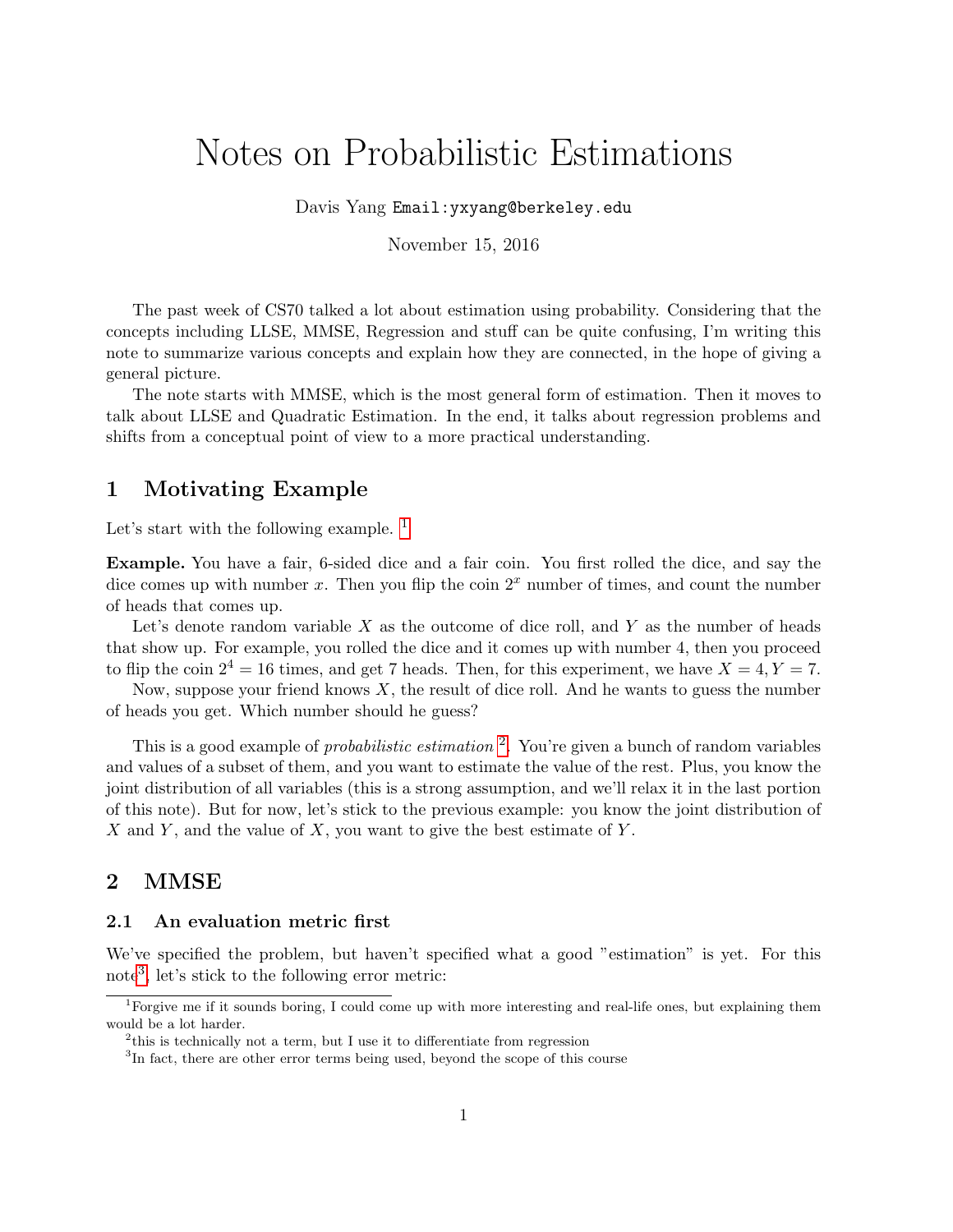**Definition.** Suppose your estimation of Y's value given observation of X is  $g(X)$ . Then the **mean square error** of Y and  $g(X)$  is defined as:

$$
E[(Y - g(X))^2]
$$

Let's explore this metric more carefully:

$$
E[(Y - g(X))^{2}] = \sum_{x} \sum_{y} (y - g(x))^{2} P(X = x, Y = y)
$$

For all possible combinations of  $X$  and  $Y$ , we calculate the squared difference between the actual value of Y and estimated value  $g(X)$ . The use of square prevents positive and negative errors from being canceled. It also makes it easier to take the derivative. Then we take the expectation of it, which can be interpreted as a "weighted average".

## 2.2 MMSE  $-$  A general estimation scheme

MMSE, as the name "minimum mean squared estimate" implies, minimizes the error term described in section 2.1. While deriving the MMSE function is nontrivial, it's pretty easy to show that having  $g(X) = E[Y|X]$  minimizes the mean squared error <sup>[4](#page-1-0)</sup>

**Theorem.** Let X and Y be random variables, then the MMSE of Y given X is  $E[Y|X]$ . i.e. for any other function  $q(x)$ ,

$$
E[(Y - E[Y|X])^{2}] \le E[(Y - g(X))^{2}]
$$

Proof. Let's use linearity of expectation to expand the mean squared error expression:

$$
E[(Y - g(X))^2] = E\Big[\Big(Y - E[Y|X] + E[Y|X] - g(X)\Big)^2\Big]
$$
  
= 
$$
E\Big[(Y - E[Y|X])^2 + 2(Y - E[Y|X])(E[Y|X] - g(X)) + (E[Y|X] - g(X))^2\Big]
$$
  
= 
$$
E[(Y - E[Y|X])^2] + 2E[(Y - E[Y|X])(E[Y|X] - g(X))]
$$
  
+ 
$$
E\Big[(E[Y|X] - g(X))^2\Big]
$$

Note that the first term has no dependence on  $q$  and can be treated as constant. The second term is 0 following the projection property of conditional expectation. [5](#page-1-1) . The third term is nonnegative and is zero iff  $g(X) = E[Y|X]$  Therefore, choosing  $g(X) = E[Y|X]$  minimizes the mean squared  $\Box$ error.

Back to the example defined in section 1, to calculate the MMSE given  $Y$ , we need to calculate  $E[Y|X]$ . Note that given  $X = x$ , the fair coin is flipped  $2^x$  times, and we're counting the number of heads showing up, which is just the expectation of a binomial random variable. Therefore,  $E[Y|X = x] = \frac{1}{2} \cdot 2^x = 2^{x-1}.$ 

<span id="page-1-0"></span><sup>&</sup>lt;sup>4</sup>Remember,  $E[Y|X] = \sum_{y} yP(Y=y|X=x)$  is the expected value of Y given X, which is a function of X

<span id="page-1-1"></span><sup>5</sup>Refer to lecture 31 slide page 10 for projection property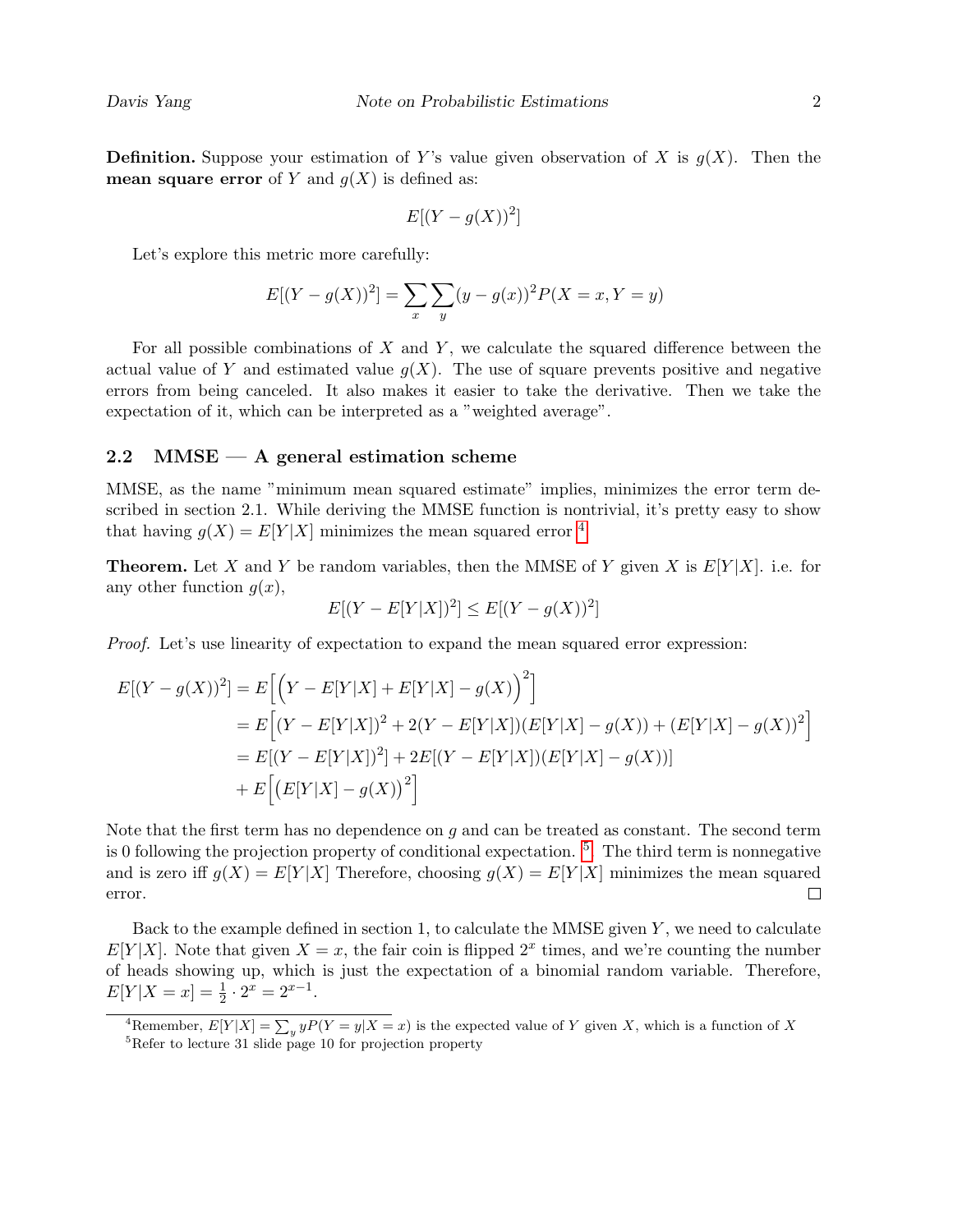# 3 LLSE and Generalized LLSE

What we do in LLSE (which stands for linear least square estimate), is really not too different from MMSE. We again look for a function  $g(X)$  to estimate Y. We also use the same mean squared error as the evaluation metric. However there's one thing in addition: we require  $g(X)$ to be linear in X: i.e.  $q(X) = aX + b$ 

## 3.1 Basic, 2-variable LLSE

 $\implies$ 

We start by presenting the formula for LLSE when there's only one independent variable  $X$  and one dependent variable Y .

**Theorem.** Let  $X$  and  $Y$  be random variables, the LLSE of  $Y$  given  $X$ ,

$$
L(Y|X) = E[Y] + \frac{cov(X, Y)}{var(X)}(X - E[X])
$$

minimizes the mean squared error. That is, for any other *linear* function  $g(X) = aX + b$ ,

$$
E[(Y - L(Y|X))^2] \le E[(Y - g(X))^2] = E[(Y - aX - b)^2]
$$

*Proof.* Let's first show 2 important result.  $E[(Y - L(Y|X))] = 0$  and  $E[X(Y - L(Y|X))] = 0$ 

$$
E[L(Y|X)] = E[E[Y] + \frac{cov(X,Y)}{var(X)}(X - E[X])]
$$
  
\n
$$
= E[Y] + \frac{cov(X,Y)}{var(X)}E[X - E[X]]
$$
  
\n
$$
= E[Y] + \frac{cov(X,Y)}{var(X)}(E[X] - E[X])
$$
  
\n
$$
= E[Y] \implies E[Y - L(Y|X)] = 0
$$
  
\n
$$
E[XL(Y|X)] = E[X(E[Y] + \frac{cov(X,Y)}{var(X)}(X - E[X]))]
$$
  
\n
$$
= E[XE[Y] + \frac{cov(X,Y)}{var(X)}X^{2} - \frac{cov(X,Y)}{var(X)}XE[X]]
$$
  
\n
$$
= E[X]E[Y] + \frac{cov(X,Y)}{var(X)}(E[X^{2}] - E[X]^{2})
$$
  
\n
$$
= E[X]E[Y] + cov(X,Y)
$$
  
\n
$$
E[X(Y - L(Y|X))] = E[XY] - (E[X]E[Y] + cov(X,Y)) = 0
$$

Now, let's apply the trick in MMSE again. For any other linear function  $g(x) = ax + b$ , we have:

$$
E[(Y - g(X))^2] = E[(Y - aX - b)^2]
$$
  
= 
$$
E[(Y - L(Y|X)) + (L(Y|X) - aX - b))^2]
$$
  
= 
$$
E[(Y - L(Y|X))^2] + 2E[(Y - L(Y|X))(L(Y|X) - aX - b)]
$$
  
+ 
$$
E[(L(Y|X) - aX - b)^2]
$$
 (1)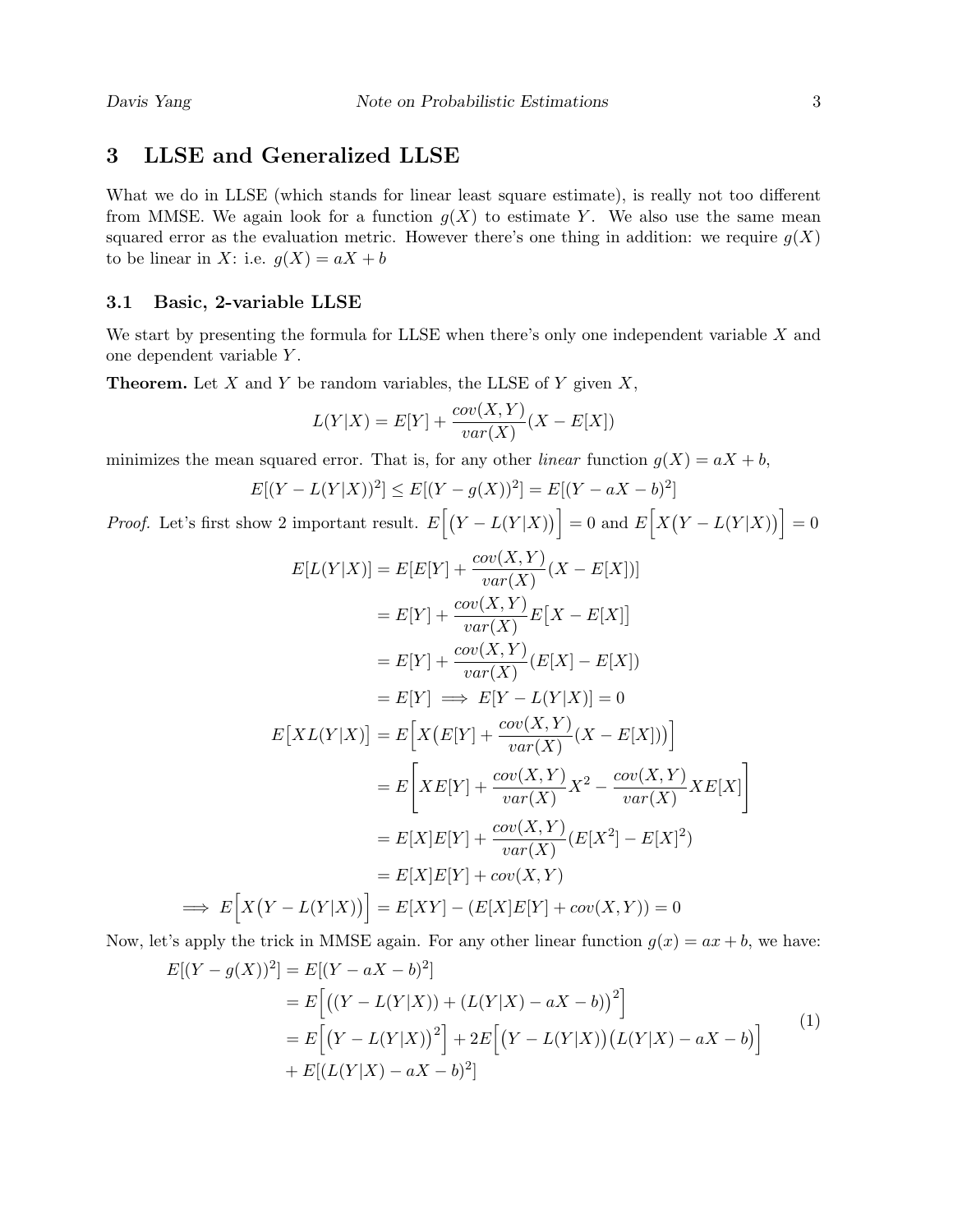Note that since  $L(Y|X)$  is also linear in X. Therefore, we have

$$
L(Y|X) - aX - b = cX + d
$$

where  $c, d$  are also constants. Therefore,

$$
E[(Y - L(Y|X))(L(Y|X) - aX - b)] = E[(Y - L(Y|X))(cX + d)]
$$
  
=  $cE[(Y - L(Y|X))X] + dE[Y - L(Y|X)]$   
=  $c \cdot 0 + d \cdot 0 = 0$ 

Therefore, looking back at equation  $(1)$ , in the final summation, the first term is unrelated to a, b, the second term is 0 and the third term is nonnegative and is zero iff  $g(X) = aX + b = L(Y|X)$ 

Back to the example of dice roll  $+$  coin flip, we calculate (via NumPy) that

$$
cov(X, Y) = 16.75, var(X) = \frac{35}{12}, E[X] = 3.5, E[Y] = 10.5
$$

Therefore, we have:  $L(Y|X) = 10.5 + \frac{201}{35}(X - 3.5)$ 

#### 3.2 Extension: LLSE with more variables

Okay we just found the LLSE of Y given X. What if the value of Y is related not only to X, but also some other random variables? For example, if the coin is no longer fair and instead have head probability P uniformly distributed between  $0.3, 0.6, 0.9$  and you are trying to estimate Y given the value of  $X$  and  $P$ ?

Intuitively, the MMSE shouldn't change much: it should still  $E[Y|X, P]$ . What about LLSE in this case? i.e., how do we find coefficient a, b, c such that  $g(X, P) = aX + bP + c$  best estimates Y in terms of mean squared error?

It's difficult to find a closed-form solution like the one in section 3.1 in this case, but the general idea is still the same. Specifically, if we find  $g(X, P) = aX + bP + c$  such that:

$$
\begin{cases} E[X(Y - aX - bP - c)] = 0\\ E[P(Y - aX - bP - c)] = 0\\ E[1(Y - aX - bP - c)] = 0 \end{cases}
$$

We can prove (feel free to do this as a practice) that the corresponding  $q(X, P) = aX + bP + c$ minimizes the mean squared error. You can either follow similar proof idea of the previous section. Another way to see this is by setting the derivative of  $E[(Y - aX - bP - C)^2]$  w.r.t  $a, b, c$  to 0. For example, taking the derivative w.r.t  $a$  gives you the first equation:

$$
\frac{\partial}{\partial a}E[(Y - aX - bP - c)^2] = \frac{\partial}{\partial a} \sum_{x,p} (Y - ax - bp - c)^2 P(X = x, P = p)
$$

$$
= \sum_{x,p} P(X = x, P = p) \frac{\partial}{\partial a} (Y - ax - bp - c)^2
$$

$$
= \sum_{x,p} P(X = x, P = p)(-2x)(Y - ax - bp - c)
$$

$$
= -2E[X(Y - aX - bP - C)] = 0
$$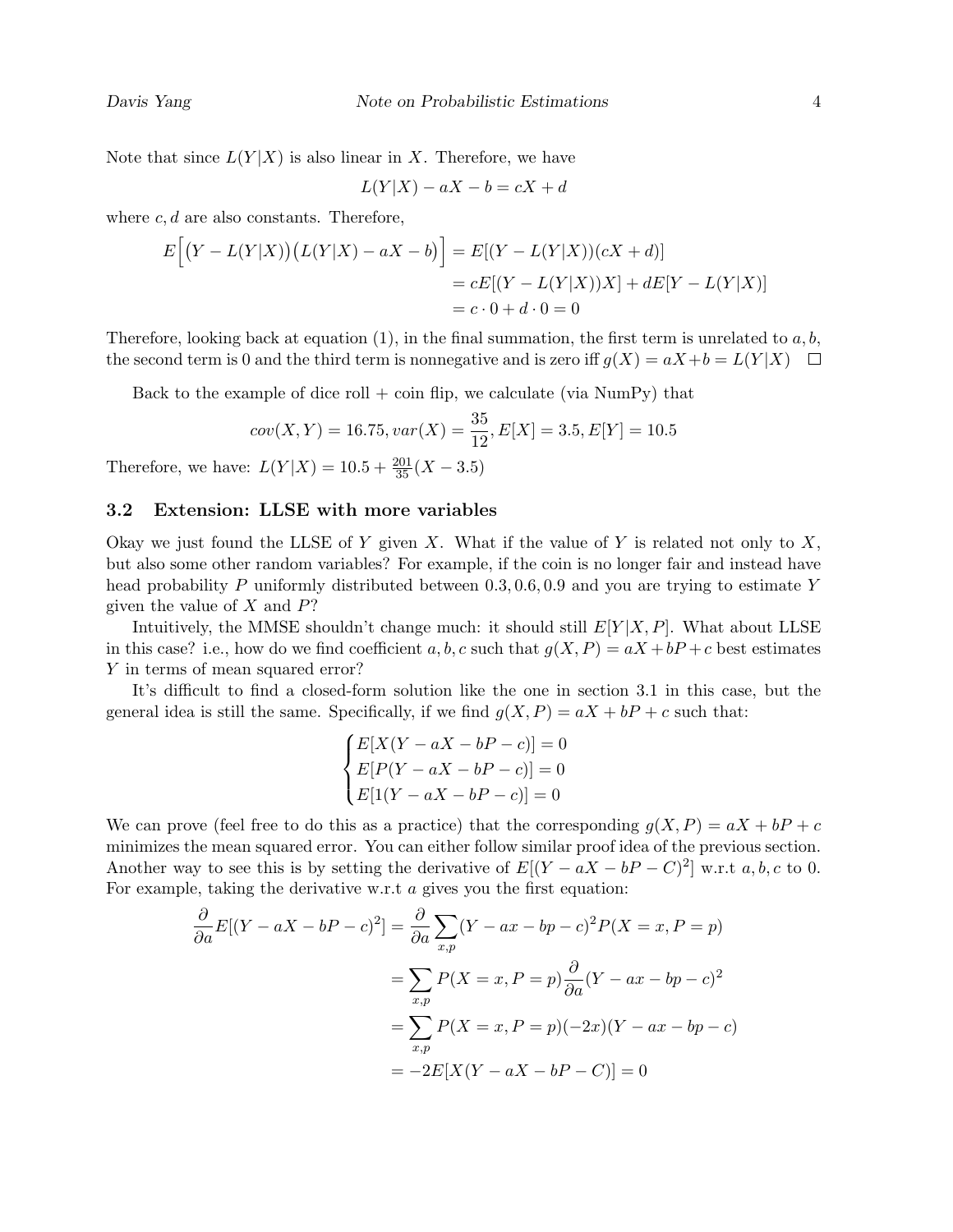### 3.3 Extension: higher-order terms

You may wonder: is a linear estimator a good estimator for the roll-then-toss example in the beginning? Probably not: as the MMSE turns out to be exponential in  $X$ , a linear function can't approximate it very well. What if we introduce some higher-order terms? Say  $g(X)$  =  $cX^2 + aX + b$ ?

Solving for the optimal coefficient  $c, a, b$  turns out to be not too different. We only need to solve (feel free to verify this yourself):

> $\sqrt{ }$  $\int$  $\overline{\mathcal{L}}$  $E[X^2(Y - cX^2 - aX - b)] = 0$  $E[X(Y - cX^2 - aX - b)] = 0$  $E[1(Y - cX^2 - aX - b)] = 0$

Note that there's nothing specific about  $X^2$  being quadratic in the equations above. We can replace  $X^2$  with any arbitrary function of X and solve for the coefficients in a similar fashion.

Back to the example of roll+flip in chapter 1, the best quadratic equation can be solved as:

$$
Y = 1.76785714X^2 + -6.63214286X + 6.9
$$

### 3.4 Comparison between MMSE, LLSE and Generalized LLSE

Let's take a look back at the original example of roll-and-flip. We've seen 3 estimates so far: MMSE, LLSE and LLSE with quadratic term. They're all minimizing the same mean squared error. Let's summarize the result:

| Estimator | Function                                                          | Mean Squared Error |
|-----------|-------------------------------------------------------------------|--------------------|
| MMSE      | $2x-1$                                                            | 0.2276             |
| LLSE      | $10.5 + \frac{201}{35}(X - 3.5)$                                  | 3.2557             |
|           | LLSE w/ Quadratic Term $Y = 1.76785714X^{2} + -6.63214286X + 6.9$ | 0.4557             |

The errors should not be too much of a surprise: MMSE is the best possible function that minimizes the mean squared error, as proved in the previous section. Depending on the distribution, the MMSE can be any arbitrary function.

LLSE also tries to minimize the mean squared error, but we're restricted to linear functions. Here since the MMSE is an exponential function, a linear function can't approximate it too well.

Adding a quadratic term improves the error a lot, as we can approximate the exponential function a lot better with the quadratic term. However, we're still unable to meet the performance of MMSE.

Things become more clear when we plot the three functions: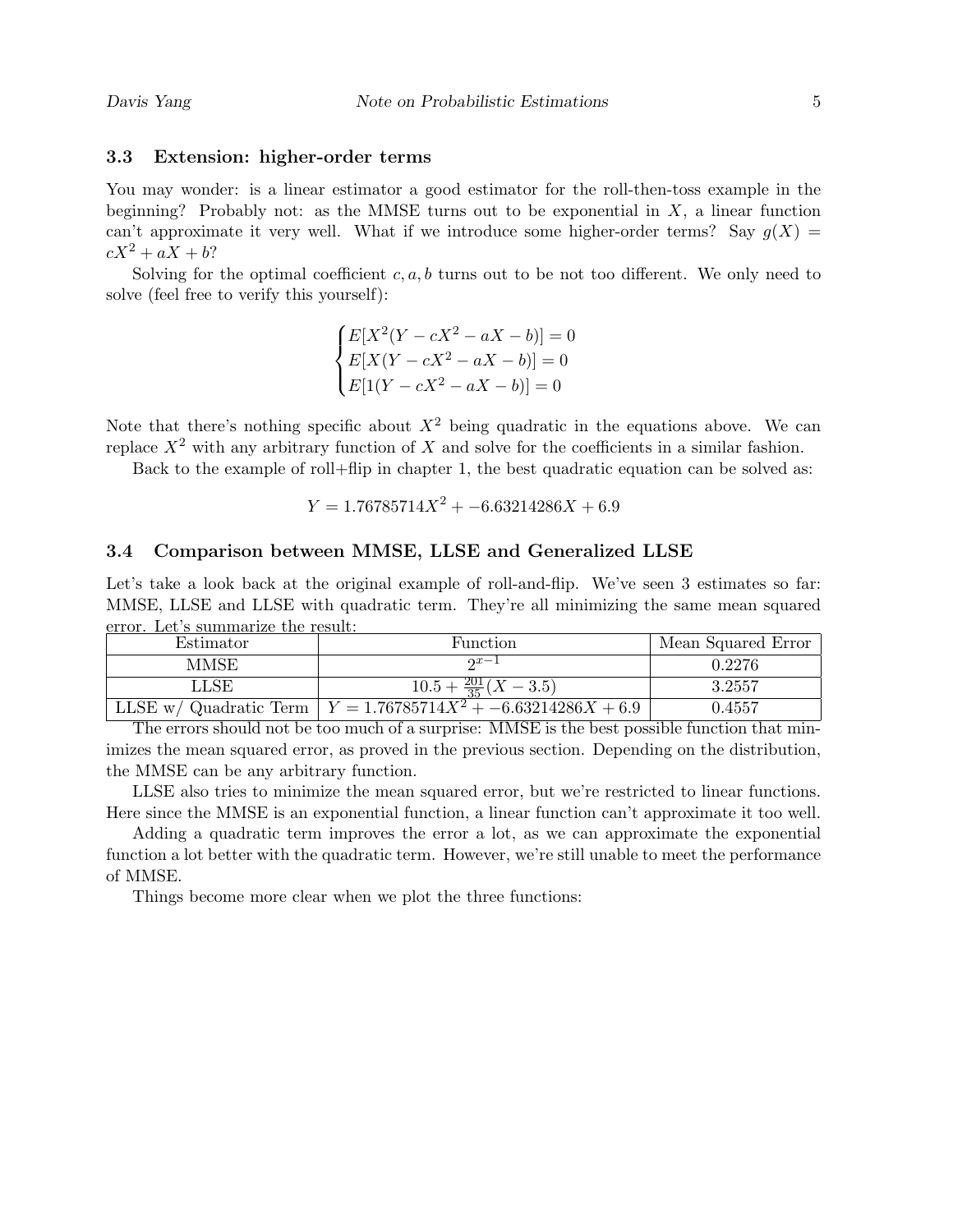

The blue line, which is the optimal MMSE prediction, is way more closely approximated by the quadratic LLSE than the naive version.

## 3.5 Conclusion

We introduced the basic model of LLSE with 1 independent and 1 dependent variable variable in 3.1. In 3.2, we generalize to the situation where multiple random variables collectively predict Y in a linear fashion. In 3.3 we also discussed how we can introduce any arbitrary function of a variable into the prediction function. 3.2 and 3.3 collectively forms the basic idea of generalized linear estimation.

## 4 Let's talk about regression

Okay, we've seen that MMSE is the best estimator that minimizes the mean squared error. Then why do we need to introduce LLSE, and all those generalizations, which could only perform worse than MMSE? So here's the story:

We've assumed that we know the joint distribution of  $X$  and  $Y$  throughout the previous chapters. The characterization of roll-and-flip nature in the example completely determines how X and Y are distributed: what value they can take, and the probability of each value. With that, MMSE does work.

Real world is different. In many cases we don't know the real distribution, and the only thing we have is data, which can be thought of as samples of the real distribution. Consider you're predicting the price of a house Y given the number of bedroom it has  $X$ . Y and X should probably be positively correlated, but it's really hard to know the joint distribution of  $X$  and  $Y$ : how the market prices each house considering the number of bedroom it has. In this case MMSE doesn't work.

What can we do? While we don't know the actual distribution of  $X$  and  $Y$ , we do have records of houses sold and how many bedrooms they had. The records can be thought of as samples of the real distribution and should still help us somehow. Assuming that each sample is equally